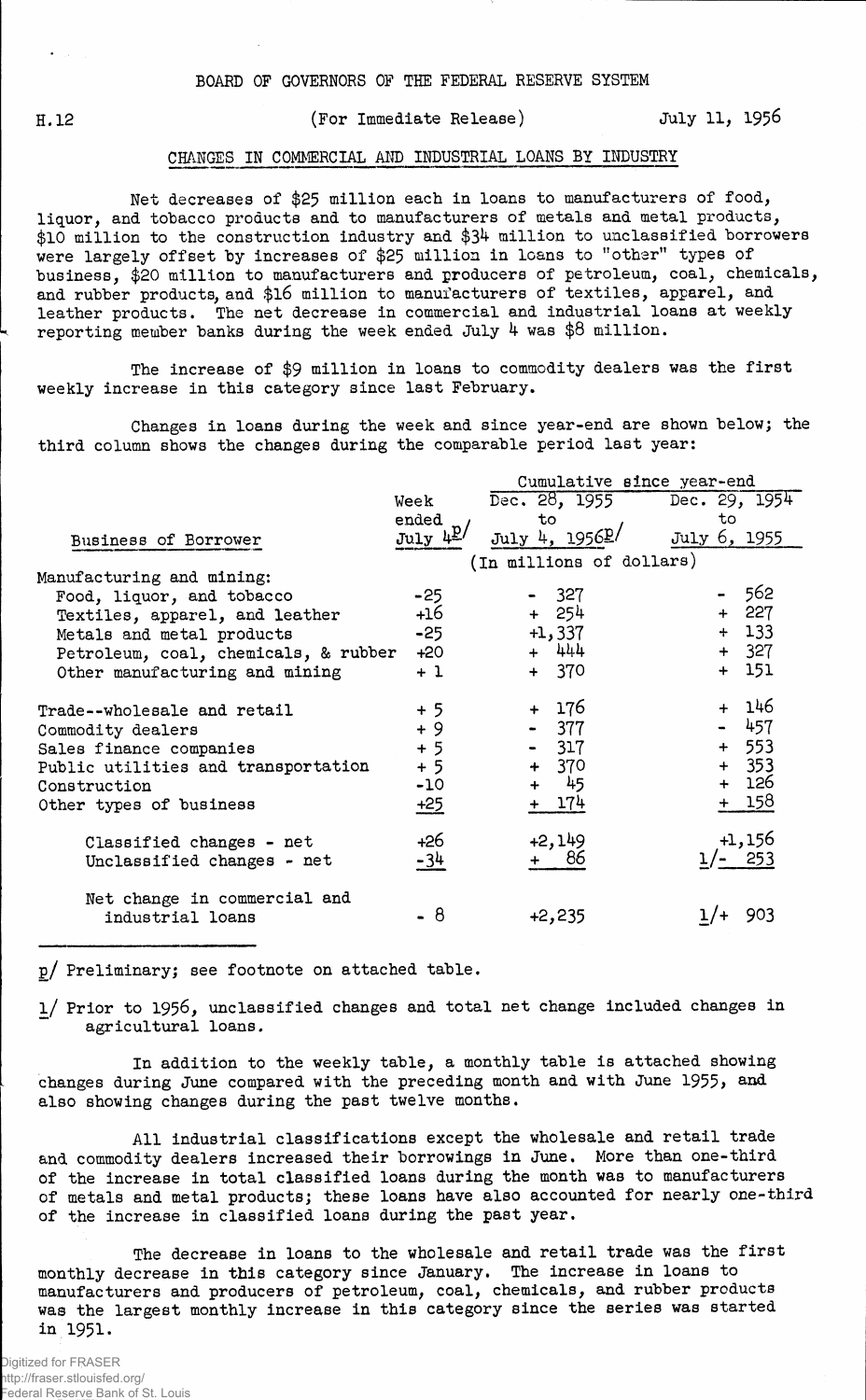$H.12(a)$ 

## CHANGES IN COMMERCIAL AND INDUSTRIAL LOANS OF A SAMPLE OF WEEKLY REPORTING MEMBER BANKS BY INDUSTRY AND FEDERAL RESERVE DISTRICT.

WEEK ENDED WEDNESDAY, JULY 4, 1956

| Business of Borrower                             | All Dis-<br>$tricts \underline{p}/ \text{Boston} $ |         | New            | Phila- Cleve-                                                               |                       | Rich-                                            |                             |                                   | St.    | Minne-Kansas                                                                                                                                                                                                                                                                                                                                                                                 |             | $\vert$ Dallas $\vert$ | San Fran-               |
|--------------------------------------------------|----------------------------------------------------|---------|----------------|-----------------------------------------------------------------------------|-----------------------|--------------------------------------------------|-----------------------------|-----------------------------------|--------|----------------------------------------------------------------------------------------------------------------------------------------------------------------------------------------------------------------------------------------------------------------------------------------------------------------------------------------------------------------------------------------------|-------------|------------------------|-------------------------|
|                                                  |                                                    |         | York           | delphia land                                                                |                       | mond                                             |                             | Atlanta Chicago Louis apolis City |        |                                                                                                                                                                                                                                                                                                                                                                                              |             |                        | cisco $\underline{P}$   |
| Manufacturing and mining:                        |                                                    |         |                |                                                                             |                       |                                                  | (In millions of dollars)    |                                   |        |                                                                                                                                                                                                                                                                                                                                                                                              |             |                        |                         |
| Food, liquor, and tebacco                        | $-25.1$                                            |         | $+ .8 - 18.8$  |                                                                             | $-.1 -6.8$            | $-3.4$                                           | $-1.4$                      | $-4.4$                            | $+6.1$ | $-.8 + 1.8$                                                                                                                                                                                                                                                                                                                                                                                  |             | $+$ .8                 | $+1.1$                  |
| Textiles, apparel, and leather                   | $+16.2$                                            |         | $+1.7$ $+11.9$ | $-1.3 - .3$                                                                 |                       | $+1.1$                                           | $-.1$                       | $+$ $\cdot$ $\cdot$               | $+ .7$ | $+ .1 - .1$                                                                                                                                                                                                                                                                                                                                                                                  |             | $+$ ,2                 | $+1.9$                  |
| Metals and metal products (including             |                                                    |         |                |                                                                             |                       |                                                  |                             |                                   |        |                                                                                                                                                                                                                                                                                                                                                                                              |             |                        |                         |
| machinery & transportation equipment)            | $-24.8$                                            |         | $-3.7 -11.0$   | $-2.3 -2.5$                                                                 |                       | $\qquad \qquad \blacksquare \qquad \blacksquare$ | $-3$                        | $-9.1$                            | $+1.6$ |                                                                                                                                                                                                                                                                                                                                                                                              | $+ .8 + .1$ | $-1.3$                 | $+2.9$                  |
| Petroleum, coal, chemicals, and rubber           | $+19.6$                                            | $+ .3$  | $+22.7$        | $\rightarrow$ $\rightarrow$                                                 | $+ .6$                | $-1.6$                                           | $+ .3$                      | $-2.9$                            | $+ .9$ | $\frac{1}{2} \frac{1}{2} \frac{1}{2} \frac{1}{2} \frac{1}{2} \frac{1}{2} \frac{1}{2} \frac{1}{2} \frac{1}{2} \frac{1}{2} \frac{1}{2} \frac{1}{2} \frac{1}{2} \frac{1}{2} \frac{1}{2} \frac{1}{2} \frac{1}{2} \frac{1}{2} \frac{1}{2} \frac{1}{2} \frac{1}{2} \frac{1}{2} \frac{1}{2} \frac{1}{2} \frac{1}{2} \frac{1}{2} \frac{1}{2} \frac{1}{2} \frac{1}{2} \frac{1}{2} \frac{1}{2} \frac{$ | $+1.1$      | $-1.8$                 | $\qquad \qquad \bullet$ |
| Other manufacturing and mining                   | $+$ .9                                             |         | $+1.9 - 1.3$   | $+ 3 - 5$                                                                   |                       | $+ .5$                                           | $\rightarrow$ $\rightarrow$ | $+1.0$                            | $-2.2$ | $+1.5 + .2$                                                                                                                                                                                                                                                                                                                                                                                  |             | $-1.3$                 | $8. +$                  |
| Trade:                                           |                                                    |         |                |                                                                             |                       |                                                  |                             |                                   |        |                                                                                                                                                                                                                                                                                                                                                                                              |             |                        |                         |
| Wholesale                                        |                                                    |         |                |                                                                             |                       |                                                  |                             |                                   |        |                                                                                                                                                                                                                                                                                                                                                                                              |             |                        | $+3.0$                  |
| Retail                                           | $(+4.8)$                                           |         |                | $-0.3 + 5.9 + 0.3 + 0.3 + 0.7 + 0.6$<br>-1.2 - 3.2 - 2.1 $+1.1 + 0.1 - 0.3$ |                       |                                                  |                             |                                   |        | $-2.2$ $-1.4$ $+ .2$ $ (+1.6)$<br>+ 1.0 $+ .6$ $+ .8$ $+ .2$ $(+1.6)$                                                                                                                                                                                                                                                                                                                        |             |                        | $-3.9$                  |
|                                                  |                                                    |         |                |                                                                             |                       |                                                  |                             |                                   |        |                                                                                                                                                                                                                                                                                                                                                                                              |             |                        |                         |
| Commodity dealers                                | $+8.6$                                             |         | $-14 + 4.3$    | $-0.9$                                                                      | $\sim$ $\sim$         | $+ .1$                                           | $+1.7$                      | $+$ .1                            | $-14$  | $-1.2 +3.4$                                                                                                                                                                                                                                                                                                                                                                                  |             | $-1.8$                 | $+3.7$                  |
| Sales finance companies                          | $+5.0$                                             |         | $-4.4 + 30.0$  | $-14.8$ $+2.0$                                                              |                       | $+1.5$                                           | $- .3$                      | $-3.7$                            | $-4.1$ | $-1.5 -2.5$                                                                                                                                                                                                                                                                                                                                                                                  |             | $-0.9$                 | $+3.7$                  |
| Public utilities (including transportation)      | $+4.9$                                             |         | $+1.2 + 1.5$   |                                                                             | $-3.1 -1.6 + .6$      |                                                  | $+1.5$                      | $+1.9$                            | $+ .9$ |                                                                                                                                                                                                                                                                                                                                                                                              | $+3.7 - .2$ | $-.2$                  | $-1.3$                  |
| Construction                                     | $-9.9$                                             | $-.1 -$ | .5             |                                                                             | $-1.6 - .8 + .3 + .1$ |                                                  |                             | $-4.2$                            | $-1.0$ | $-.3-.8$                                                                                                                                                                                                                                                                                                                                                                                     |             | $-1$                   | $- 0.9$                 |
|                                                  |                                                    |         |                |                                                                             |                       |                                                  |                             |                                   |        |                                                                                                                                                                                                                                                                                                                                                                                              |             |                        |                         |
| All other types of business                      | $+25.4$                                            |         |                | $+ 0.1 + 1.3 + 1.5 + 2.0$                                                   |                       | $+2.9$                                           | $\bullet\bullet$            | $+ 5.3$                           | $+1.6$ |                                                                                                                                                                                                                                                                                                                                                                                              | $- - + 0.6$ | $+6.2$                 | $+3.9$                  |
| Net change in classified loans $1/$              | $+25.6$                                            |         | $-4.1$ $+42.8$ | $-24.1 -3.5$                                                                |                       | $+2.8$                                           | $+1.8$                      | $-16.8$                           | $+3.3$ | $+3.3 +3.8$                                                                                                                                                                                                                                                                                                                                                                                  |             | $+1.4$                 | $+14.9$                 |
| Unclassified changes - net                       | $-33.6$                                            |         | $-1.9 -20.8$   | $- .9 - .5$                                                                 |                       | $-1.8$                                           | $- .8$                      | $+2.8$                            | $-1.3$ | $-.3 + .2$                                                                                                                                                                                                                                                                                                                                                                                   |             | $+1.6$                 | $-9.9$                  |
| Net change in commercial and<br>industrial loans | $-8.0$                                             |         | $-6.0$ $+22.0$ | $-25.0$                                                                     | $-4.0$                | $+1.0$                                           | $+1.0$                      | $-14.0$                           | $+2.0$ | $+3.0 +4.0$                                                                                                                                                                                                                                                                                                                                                                                  |             | $+3.0$                 | $+5.0$                  |
|                                                  |                                                    |         |                |                                                                             |                       |                                                  |                             |                                   |        |                                                                                                                                                                                                                                                                                                                                                                                              |             |                        |                         |

p/ Preliminary; final totals will appear in the F. R. Bulletin and San Francisco District final figures appear in a release of the Reserve Bank.

1/ About 210 weekly reporting member banks are reporting changes in their larger loans as to industry; these banks hold over 90 per cent of total commercial and industrial loans of all weekly reporting member banks and nearly 70 per cent of those of all commercial banks.

Digitized for FRASER http://fraser.stlouisfed.org/ Federal Reserve Bank of St. Louis

**The Common Street Street Street**